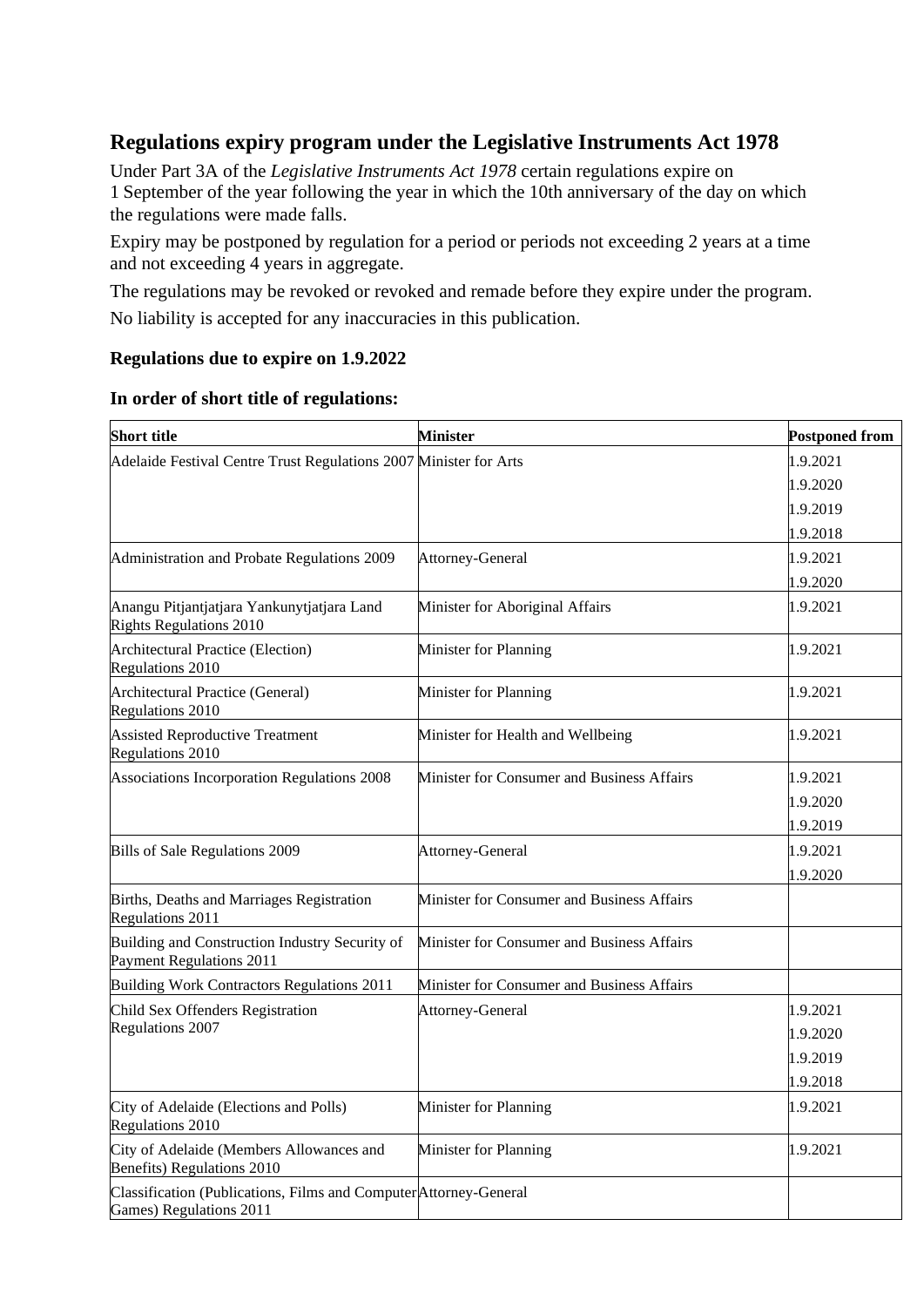| <b>Short title</b>                                                                             | <b>Minister</b>                                     | <b>Postponed from</b> |
|------------------------------------------------------------------------------------------------|-----------------------------------------------------|-----------------------|
| <b>Community Titles Regulations 2011</b>                                                       | Minister for Consumer and Business Affairs          |                       |
| <b>Controlled Substances (Poisons)</b><br>Regulations 2011                                     | Minister for Health and Wellbeing                   |                       |
| Conveyancers Regulations 2010                                                                  | Minister for Consumer and Business Affairs          | 1.9.2021              |
| <b>Courts Administration Regulations 2008</b>                                                  | Attorney-General                                    | 1.9.2021              |
|                                                                                                |                                                     | 1.9.2020              |
|                                                                                                |                                                     | 1.9.2019              |
| Criminal Law (Clamping, Impounding and                                                         | Attorney-General                                    | 1.9.2021              |
| Forfeiture of Vehicles) Regulations 2007                                                       |                                                     | 1.9.2020              |
|                                                                                                |                                                     | 1.9.2019              |
|                                                                                                |                                                     | 1.9.2018              |
| Criminal Law (Forensic Procedures)                                                             | Attorney-General                                    | 1.9.2021              |
| Regulations 2007                                                                               |                                                     | 1.9.2020              |
|                                                                                                |                                                     | 1.9.2019              |
|                                                                                                |                                                     | 1.9.2018              |
| Criminal Law Consolidation (Medical<br>Termination of Pregnancy) Regulations 2011              | Attorney-General                                    |                       |
| Criminal Investigation (Extraterritorial Offences) Attorney-General<br>Regulations 2010        |                                                     | 1.9.2021              |
| <b>Cross-border Justice Regulations 2009</b>                                                   | Attorney-General                                    | 1.9.2021              |
|                                                                                                |                                                     | 1.9.2020              |
| Crown Land Management Regulations 2010                                                         | Minister for Climate, Environment and Water         | 1.9.2021              |
| Crown Proceedings Regulations 2008                                                             | Attorney-General                                    | 1.9.2021              |
|                                                                                                |                                                     | 1.9.2020              |
|                                                                                                |                                                     | 1.9.2019              |
| Dangerous Substances (Dangerous Goods                                                          | Treasurer                                           | 1.9.2021              |
| <b>Transport) Regulations 2008</b>                                                             |                                                     | 1.9.2020              |
|                                                                                                |                                                     | 1.9.2019              |
| Daylight Saving Regulations 2009                                                               | Minister for Industrial Relations and Public Sector | 1.9.2021              |
|                                                                                                |                                                     | 1.9.2020              |
| <b>Education and Early Childhood Services</b><br>(Registration and Standards) Regulations 2011 | Minister for Education, Training and Skills         |                       |
| <b>Electoral Regulations 2009</b>                                                              | Attorney-General                                    | 1.9.2021              |
|                                                                                                |                                                     | 1.9.2020              |
| <b>Emergency Management Regulations 2009</b>                                                   | Premier                                             | 1.9.2021              |
|                                                                                                |                                                     | 1.9.2020              |
| <b>Employment Agents Registration</b><br>Regulations 2010                                      | Minister for Industrial Relations and Public Sector | 1.9.2021              |
| <b>Environment Protection Regulations 2009</b>                                                 | Minister for Climate, Environment and Water         | 1.9.2021              |
|                                                                                                |                                                     | 1.9.2020              |
| <b>Evidence Regulations 2007</b>                                                               | Attorney-General                                    | 1.9.2021              |
|                                                                                                |                                                     | 1.9.2020              |
|                                                                                                |                                                     | 1.9.2019              |
|                                                                                                |                                                     | 1.9.2018              |
| Expiation of Offences Regulations 2011                                                         | Attorney-General                                    |                       |
| <b>Explosives Regulations 2011</b>                                                             | Treasurer                                           |                       |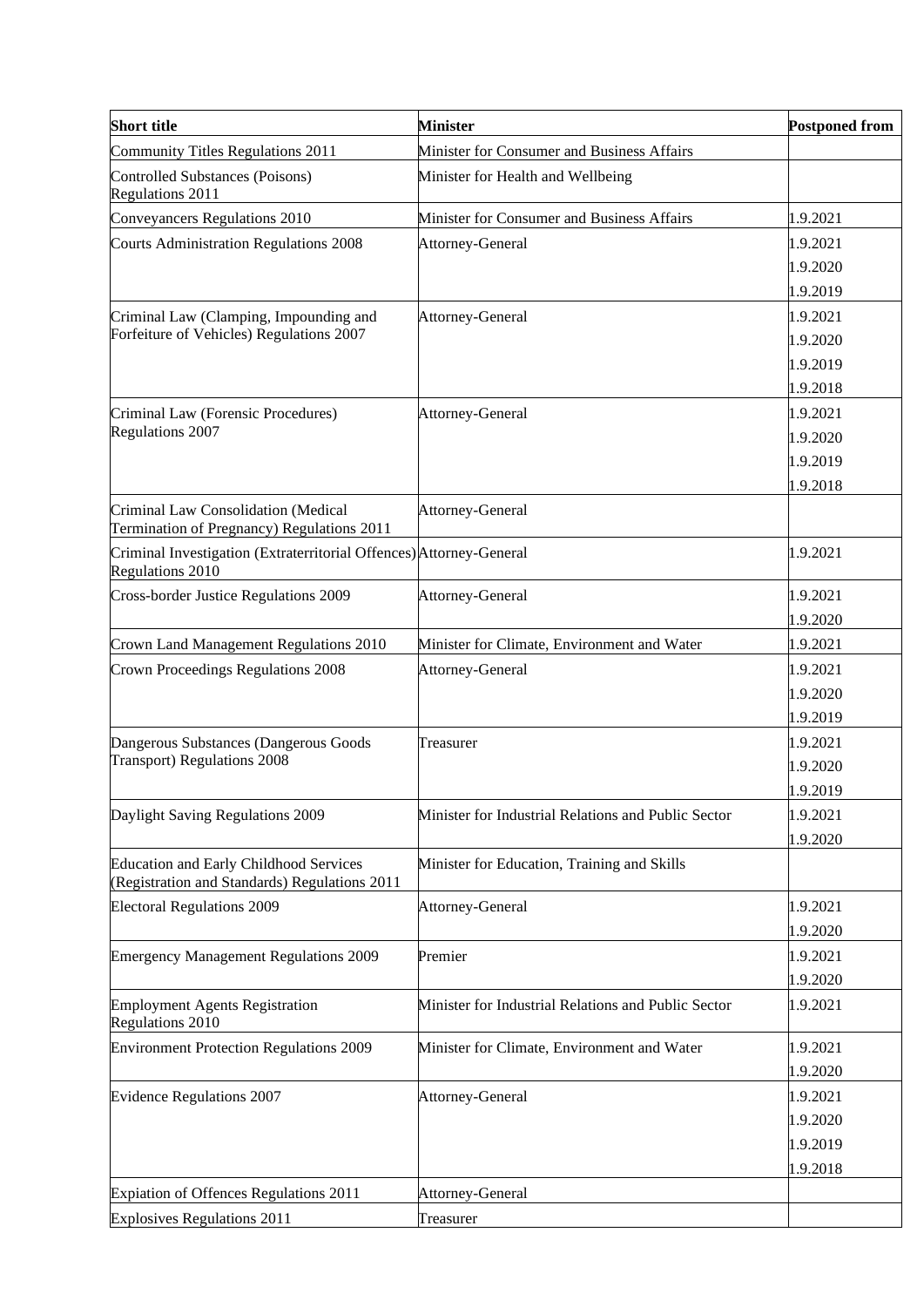| <b>Short title</b>                                                                         | <b>Minister</b>                                                      | <b>Postponed from</b> |
|--------------------------------------------------------------------------------------------|----------------------------------------------------------------------|-----------------------|
| Fair Trading (Health and Fitness Industry Code) Minister for Consumer and Business Affairs |                                                                      | 1.9.2021              |
| Regulations 2007                                                                           |                                                                      | 1.9.2020              |
|                                                                                            |                                                                      | 1.9.2019              |
|                                                                                            |                                                                      | 1.9.2018              |
| Fair Trading (Pre-paid Funerals Industry Code)<br>Regulations 2011                         | Minister for Consumer and Business Affairs                           |                       |
| Fair Trading Regulations 2010                                                              | Minister for Consumer and Business Affairs                           | 1.9.2021              |
| Fair Work (Clothing Outworker Code of                                                      | Minister for Industrial Relations and Public Sector                  | 1.9.2021              |
| Practice) Regulations 2007                                                                 |                                                                      | 1.9.2020              |
|                                                                                            |                                                                      | 1.9.2019              |
|                                                                                            |                                                                      | 1.9.2018              |
| Fair Work (General) Regulations 2009                                                       | Minister for Industrial Relations and Public Sector                  | 1.9.2021              |
|                                                                                            |                                                                      | 1.9.2020              |
| Fair Work (Representation) Regulations 2009                                                | Minister for Industrial Relations and Public Sector                  | 1.9.2021              |
|                                                                                            |                                                                      | 1.9.2020              |
| Family and Community Services                                                              | Minister for Child Protection                                        | 1.9.2021              |
| Regulations 2009                                                                           |                                                                      | 1.9.2020              |
| <b>Family Relationships Regulations 2010</b>                                               | Attorney-General                                                     | 1.9.2021              |
| <b>Fisheries Management (Lakes and Coorong</b>                                             | Minister for Primary Industries and Regional Development 1.9.2021    |                       |
| Fishery) Regulations 2009                                                                  |                                                                      | 1.9.2020              |
| Freedom of Information (Exempt Agency)                                                     | Attorney-General                                                     | 1.9.2021              |
| <b>Regulations 2008</b>                                                                    |                                                                      | 1.9.2020              |
|                                                                                            |                                                                      | 1.9.2019              |
| Harbors and Navigation (Alcohol and Drug                                                   | Minister for Infrastructure and Transport                            | 1.9.2021              |
| Testing) Regulations 2009                                                                  |                                                                      | 1.9.2020              |
| Harbors and Navigation Regulations 2009                                                    | Minister for Infrastructure and Transport                            | 1.9.2021              |
|                                                                                            |                                                                      | 1.9.2020              |
| <b>Health Care Regulations 2008</b>                                                        | Minister for Health and Wellbeing                                    | 1.9.2021              |
|                                                                                            |                                                                      | 1.9.2020              |
|                                                                                            |                                                                      | 1.9.2019              |
| Health Practitioner Regulation National Law<br>(South Australia) Regulations 2010          | Minister for Health and Wellbeing                                    | 1.9.2021              |
| <b>Health Services Charitable Gifts</b><br><b>Regulations 2011</b>                         | Minister for Health and Wellbeing                                    |                       |
| History Trust of South Australia<br>Regulations 2010                                       | Minister for Education, Training and Skills                          | 1.9.2021              |
| Hydroponics Industry Control Regulations 2010                                              | Minister for Police, Emergency Services and Correctional<br>Services | 1.9.2021              |
| Intervention Orders (Prevention of Abuse)<br>Regulations 2011                              | Attorney-General                                                     |                       |
| Irrigation Regulations 2009                                                                | Minister for Climate, Environment and Water                          | 1.9.2021              |
|                                                                                            |                                                                      | 1.9.2020              |
| Land Agents Regulations 2010                                                               | Minister for Consumer and Business Affairs                           | 1.9.2021              |
| Land and Business (Sale and Conveyancing)                                                  | Minister for Consumer and Business Affairs                           | 1.9.2021              |
| Regulations 2010                                                                           |                                                                      |                       |
| Land Tax Regulations 2010                                                                  | Treasurer                                                            | 1.9.2021              |
| Land Valuers Regulations 2010                                                              | Attorney-General                                                     | 1.9.2021              |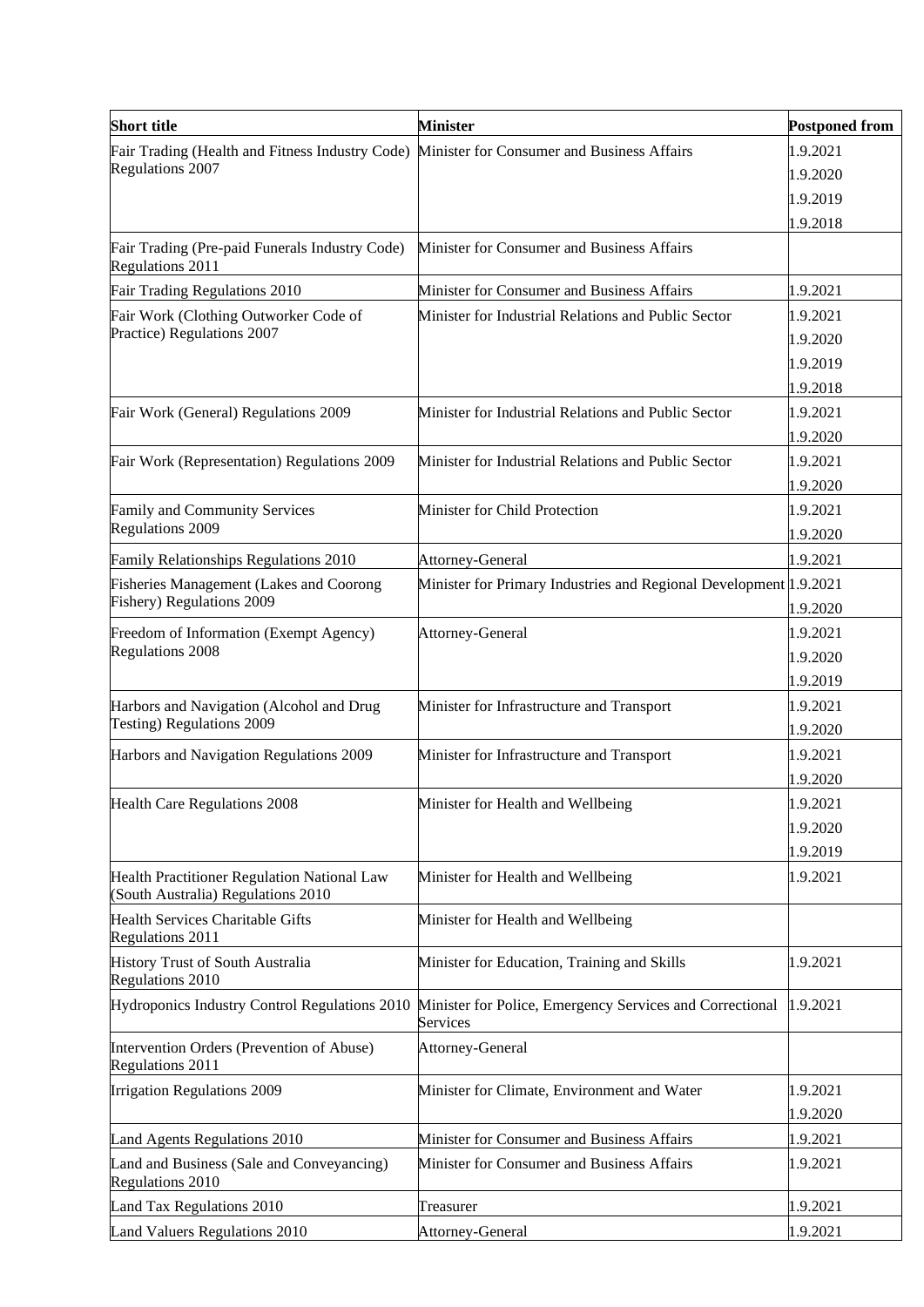| <b>Short title</b>                                                                 | <b>Minister</b>                                                   | <b>Postponed from</b> |
|------------------------------------------------------------------------------------|-------------------------------------------------------------------|-----------------------|
| Local Government (Elections) Regulations 2010 Minister for Local Government        |                                                                   | 1.9.2021              |
| Local Government (Financial Management)<br>Regulations 2011                        | Minister for Local Government                                     |                       |
| Local Government (Members Allowances and<br>Benefits) Regulations 2010             | Minister for Local Government                                     | 1.9.2021              |
| Marine Parks Regulations 2008                                                      | Minister for Climate, Environment and Water                       | 1.9.2021              |
|                                                                                    |                                                                   | 1.9.2020              |
|                                                                                    |                                                                   | 1.9.2019              |
| Members of Parliament (Register of Interests)                                      | Attorney-General                                                  | 1.9.2021              |
| <b>Regulations 2008</b>                                                            |                                                                   | 1.9.2020              |
|                                                                                    |                                                                   | 1.9.2019              |
| Mental Health Regulations 2010                                                     | Minister for Health and Wellbeing                                 | 1.9.2021              |
| Motor Vehicles Regulations 2010                                                    | Minister for Infrastructure and Transport                         | 1.9.2021              |
| National Parks and Wildlife (Hunting)<br>Regulations 2011                          | Minister for Climate, Environment and Water                       |                       |
| National Parks and Wildlife (Protected<br>Animals-Marine Mammals) Regulations 2010 | Minister for Climate, Environment and Water                       | 1.9.2021              |
| Outback Communities (Administration and<br>Management) Regulations 2010            | Minister for Local Government                                     | 1.9.2021              |
| Passenger Transport Regulations 2009                                               | Minister for Infrastructure and Transport                         | 1.9.2021              |
|                                                                                    |                                                                   | 1.9.2020              |
| Petroleum Products Regulations 2008                                                | Treasurer                                                         | 1.9.2021              |
|                                                                                    |                                                                   | 1.9.2020              |
|                                                                                    |                                                                   | 1.9.2019              |
| Plant Health Regulations 2009                                                      | Minister for Primary Industries and Regional Development 1.9.2021 |                       |
|                                                                                    |                                                                   | 1.9.2020              |
| Plastic Shopping Bags (Waste Avoidance)                                            | Minister for Climate, Environment and Water                       | 1.9.2021              |
| <b>Regulations 2008</b>                                                            |                                                                   | 1.9.2020              |
|                                                                                    |                                                                   | 1.9.2019              |
| Plumbers, Gas Fitters and Electricians<br>Regulations 2010                         | Minister for Consumer and Business Affairs                        | 1.9.2021              |
| Primary Produce (Food Safety Schemes) (Plant<br>Products) Regulations 2010         | Minister for Primary Industries and Regional Development 1.9.2021 |                       |
| Protective Security Regulations 2008                                               | Minister for Police, Emergency Services and Correctional          | 1.9.2021              |
|                                                                                    | Services                                                          | 1.9.2020              |
|                                                                                    |                                                                   | 1.9.2019              |
| Public Corporations (Distribution Lessor<br>Corporation) Regulations 2010          | Treasurer                                                         | 1.9.2021              |
| Public Corporations (General) Regulations 2008 Treasurer                           |                                                                   | 1.9.2021              |
|                                                                                    |                                                                   | 1.9.2020              |
|                                                                                    |                                                                   | 1.9.2019              |
| Public Corporations (Generation Lessor<br>Corporation) Regulations 2010            | Treasurer                                                         | 1.9.2021              |
| Public Corporations (StudyAdelaide)<br>Regulations 2011                            | Treasurer                                                         |                       |
| Public Corporations (Transmission Lessor<br>Corporation) Regulations 2010          | Treasurer                                                         | 1.9.2021              |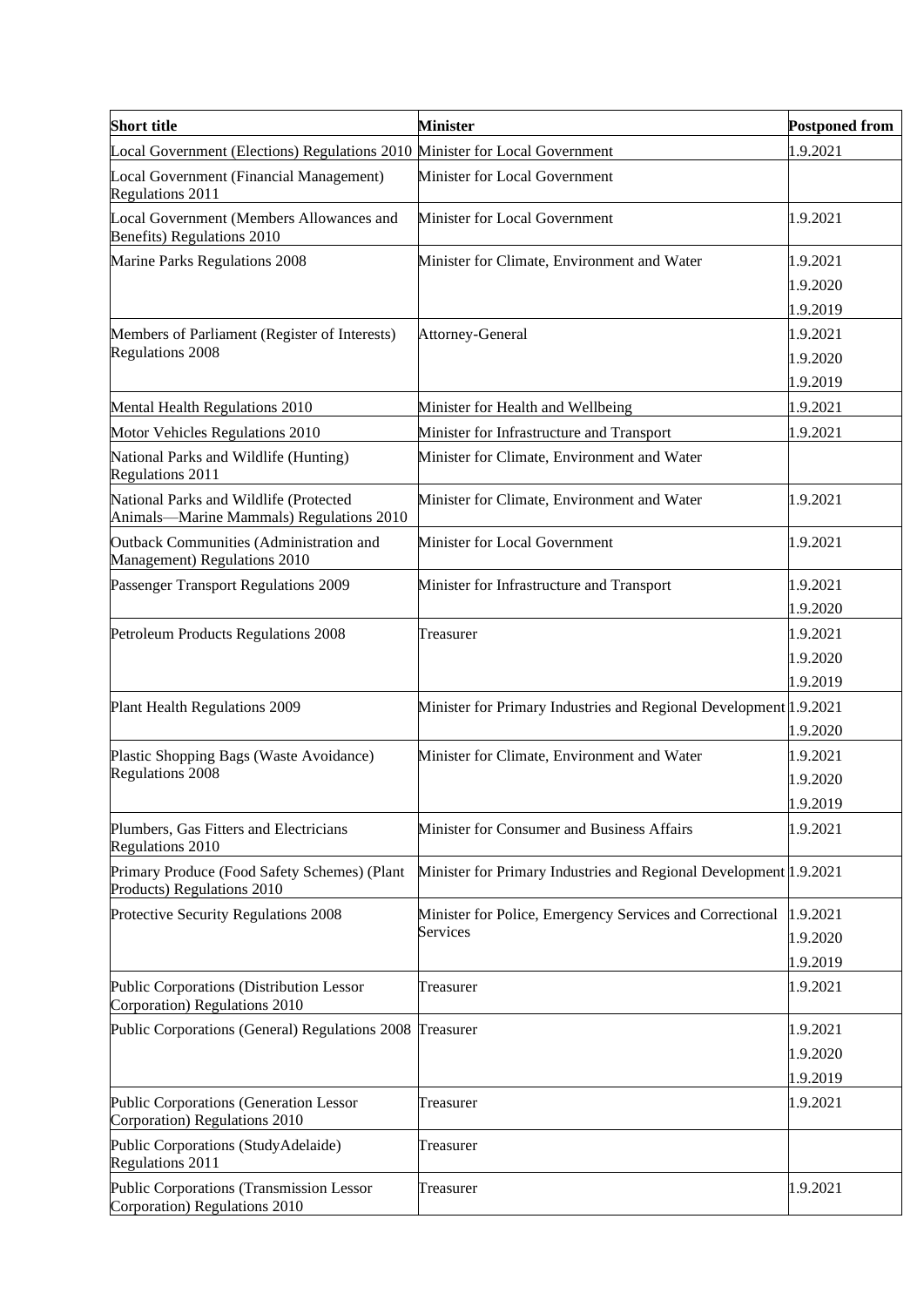| <b>Short title</b>                                                                           | <b>Minister</b>                                     | <b>Postponed from</b> |
|----------------------------------------------------------------------------------------------|-----------------------------------------------------|-----------------------|
| Public Sector (Honesty and Accountability)<br>Regulations 2010                               | Minister for Industrial Relations and Public Sector | 1.9.2021              |
| Public Sector Regulations 2010                                                               | Minister for Industrial Relations and Public Sector | 1.9.2021              |
| Public Trustee Regulations 2010                                                              | Attorney-General                                    | 1.9.2021              |
| Real Property Regulations 2009                                                               | Attorney-General                                    | 1.9.2021              |
|                                                                                              |                                                     | 1.9.2020              |
| Recreation Grounds Regulations 2011                                                          | Attorney-General                                    |                       |
| Renmark Irrigation Trust Regulations 2009                                                    | Minister for Climate, Environment and Water         | 1.9.2021              |
|                                                                                              |                                                     | 1.9.2020              |
| Residential Parks Regulations 2007                                                           | Minister for Consumer and Business Affairs          | 1.9.2021              |
|                                                                                              |                                                     | 1.9.2020              |
|                                                                                              |                                                     | 1.9.2019              |
|                                                                                              |                                                     | 1.9.2018              |
| Residential Tenancies Regulations 2010                                                       | Minister for Consumer and Business Affairs          | 1.9.2021              |
| Retail and Commercial Leases Regulations 2010 Minister for Small and Family Business         |                                                     | 1.9.2021              |
| <b>SACE Board of South Australia</b>                                                         | Minister for Education, Training and Skills         | 1.9.2021              |
| <b>Regulations 2008</b>                                                                      |                                                     | 1.9.2020              |
|                                                                                              |                                                     | 1.9.2019              |
| Second-hand Vehicle Dealers Regulations 2010                                                 | Minister for Consumer and Business Affairs          | 1.9.2021              |
| Security and Investigation Industry<br>Regulations 2011                                      | Minister for Consumer and Business Affairs          |                       |
| Serious and Organised Crime (Control)                                                        | Attorney-General                                    | 1.9.2021              |
| <b>Regulations 2008</b>                                                                      |                                                     | 1.9.2020              |
|                                                                                              |                                                     | 1.9.2019              |
| Serious and Organised Crime (Unexplained<br>Wealth) Regulations 2010                         | Attorney-General                                    | 1.9.2021              |
| South Australian Housing Trust<br>Regulations 2010                                           | Minister for Human Services                         | 1.9.2021              |
| Spent Convictions Regulations 2011                                                           | Attorney-General                                    |                       |
| Summary Procedure (Restraining Orders)<br>Regulations 2011                                   | Attorney-General                                    |                       |
| Superannuation Funds Management Corporation Treasurer<br>of South Australia Regulations 2010 |                                                     | 1.9.2021              |
| <b>Supported Residential Facilities</b>                                                      | Minister for Human Services                         | 1.9.2021              |
| <b>Regulations 2009</b>                                                                      |                                                     | 1.9.2020              |
| Trustee Regulations 2011                                                                     | Attorney-General                                    |                       |
| Young Offenders Regulations 2008                                                             | Attorney-General                                    | 1.9.2021              |
|                                                                                              |                                                     | 1.9.2020              |
|                                                                                              |                                                     | 1.9.2019              |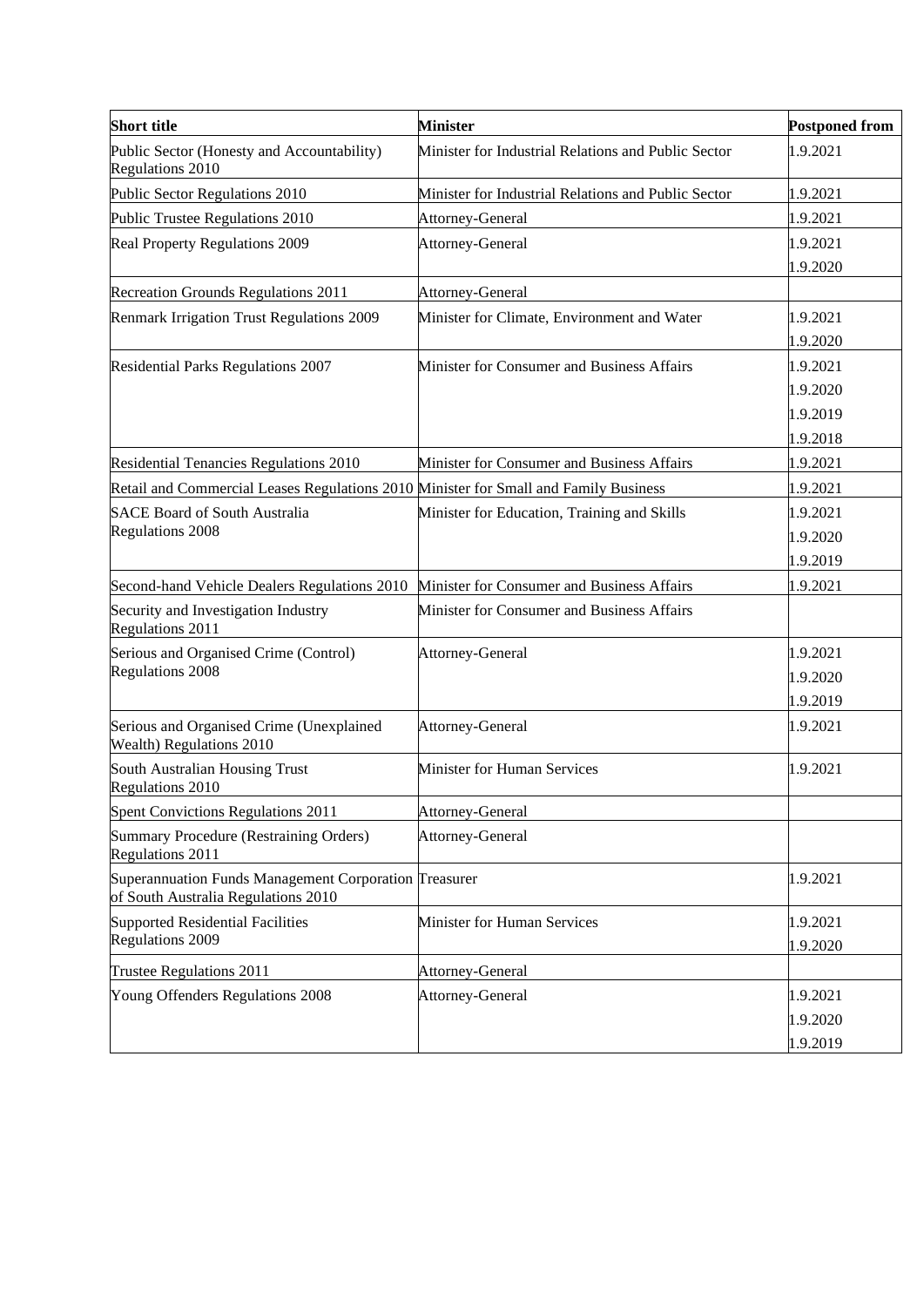# **Regulations due to expire on 1.9.2022**

## **In order of Ministers:**

| <b>Minister</b>  | <b>Short title</b>                                                                | <b>Postponed from</b> |
|------------------|-----------------------------------------------------------------------------------|-----------------------|
| Attorney-General | Administration and Probate Regulations 2009                                       | 1.9.2021              |
|                  |                                                                                   | 1.9.2020              |
| Attorney-General | Bills of Sale Regulations 2009                                                    | 1.9.2021              |
|                  |                                                                                   | 1.9.2020              |
| Attorney-General | Child Sex Offenders Registration Regulations 2007                                 | 1.9.2021              |
|                  |                                                                                   | 1.9.2020              |
|                  |                                                                                   | 1.9.2019              |
|                  |                                                                                   | 1.9.2018              |
| Attorney-General | Classification (Publications, Films and Computer Games)<br>Regulations 2011       |                       |
| Attorney-General | <b>Courts Administration Regulations 2008</b>                                     | 1.9.2021              |
|                  |                                                                                   | 1.9.2020              |
|                  |                                                                                   | 1.9.2019              |
| Attorney-General | Criminal Investigation (Extraterritorial Offences)<br>Regulations 2010            | 1.9.2021              |
| Attorney-General | Criminal Law (Clamping, Impounding and Forfeiture of                              | 1.9.2021              |
|                  | Vehicles) Regulations 2007                                                        | 1.9.2020              |
|                  |                                                                                   | 1.9.2019              |
|                  |                                                                                   | 1.9.2018              |
| Attorney-General | Criminal Law (Forensic Procedures) Regulations 2007                               | 1.9.2021              |
|                  |                                                                                   | 1.9.2020              |
|                  |                                                                                   | 1.9.2019              |
|                  |                                                                                   | 1.9.2018              |
| Attorney-General | Criminal Law Consolidation (Medical Termination of<br>Pregnancy) Regulations 2011 |                       |
| Attorney-General | Cross-border Justice Regulations 2009                                             | 1.9.2021              |
|                  |                                                                                   | 1.9.2020              |
| Attorney-General | Crown Proceedings Regulations 2008                                                | 1.9.2021              |
|                  |                                                                                   | 1.9.2020              |
|                  |                                                                                   | 1.9.2019              |
| Attorney-General | <b>Electoral Regulations 2009</b>                                                 | 1.9.2021              |
|                  |                                                                                   | 1.9.2020              |
| Attorney-General | <b>Evidence Regulations 2007</b>                                                  | 1.9.2021              |
|                  |                                                                                   | 1.9.2020              |
|                  |                                                                                   | 1.9.2019              |
|                  |                                                                                   | 1.9.2018              |
| Attorney-General | Expiation of Offences Regulations 2011                                            |                       |
| Attorney-General | Family Relationships Regulations 2010                                             | 1.9.2021              |
| Attorney-General | Freedom of Information (Exempt Agency)                                            | 1.9.2021              |
|                  | <b>Regulations 2008</b>                                                           | 1.9.2020              |
|                  |                                                                                   | 1.9.2019              |
| Attorney-General | Intervention Orders (Prevention of Abuse)<br>Regulations 2011                     |                       |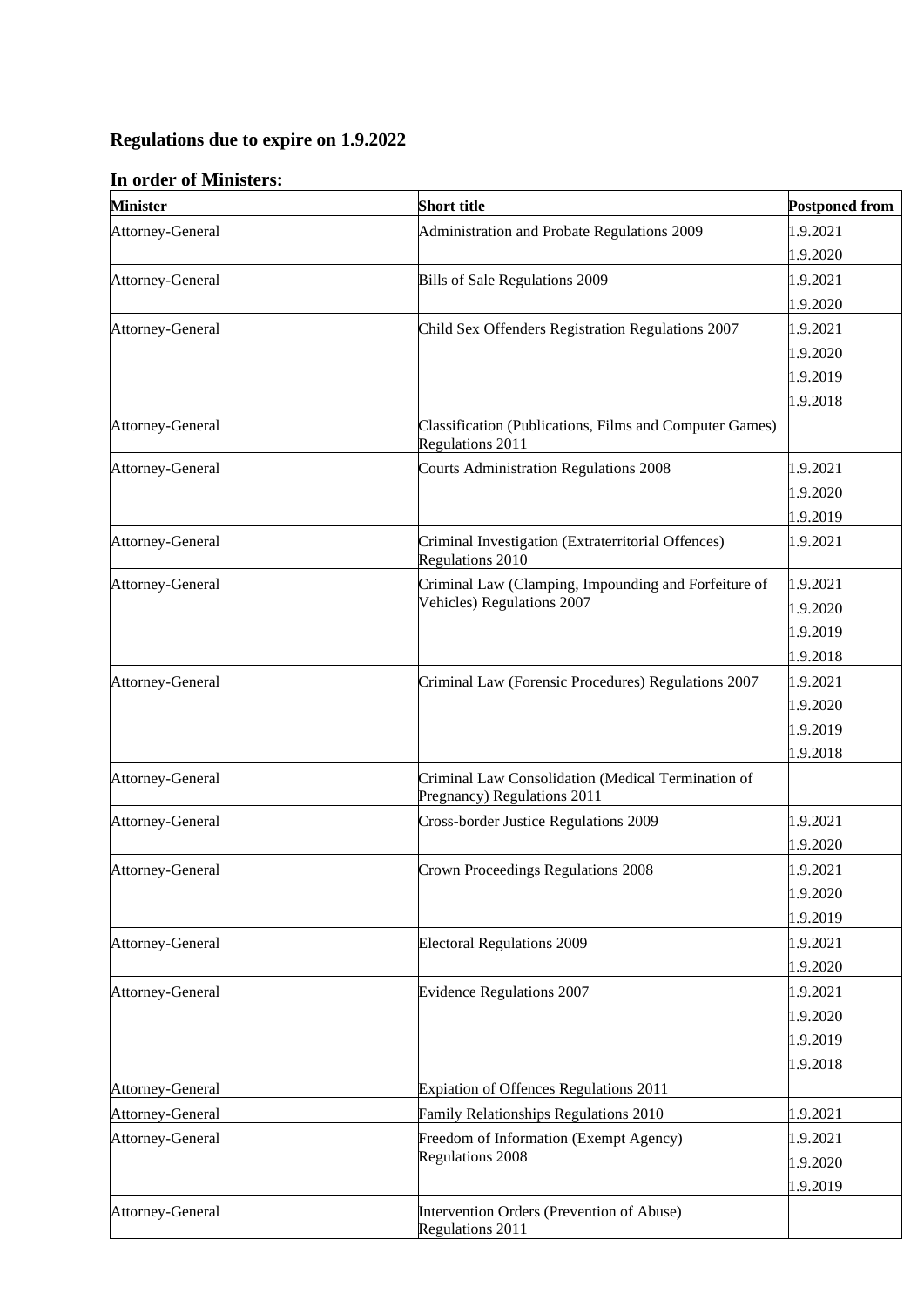| <b>Minister</b>                                | <b>Short title</b>                                                                 | <b>Postponed from</b> |
|------------------------------------------------|------------------------------------------------------------------------------------|-----------------------|
| Attorney-General                               | <b>Land Valuers Regulations 2010</b>                                               | 1.9.2021              |
| Attorney-General                               | Members of Parliament (Register of Interests)                                      | 1.9.2021              |
|                                                | Regulations 2008                                                                   | 1.9.2020              |
|                                                |                                                                                    | 1.9.2019              |
| Attorney-General                               | Public Trustee Regulations 2010                                                    | 1.9.2021              |
| Attorney-General                               | Real Property Regulations 2009                                                     | 1.9.2021              |
|                                                |                                                                                    | 1.9.2020              |
| Attorney-General                               | <b>Recreation Grounds Regulations 2011</b>                                         |                       |
| Attorney-General                               | Serious and Organised Crime (Control) Regulations 2008                             | 1.9.2021              |
|                                                |                                                                                    | 1.9.2020              |
|                                                |                                                                                    | 1.9.2019              |
| Attorney-General                               | Serious and Organised Crime (Unexplained Wealth)<br>Regulations 2010               | 1.9.2021              |
| Attorney-General                               | Spent Convictions Regulations 2011                                                 |                       |
| Attorney-General                               | Summary Procedure (Restraining Orders)<br>Regulations 2011                         |                       |
| Attorney-General                               | Trustee Regulations 2011                                                           |                       |
| Attorney-General                               | Young Offenders Regulations 2008                                                   | 1.9.2021              |
|                                                |                                                                                    | 1.9.2020              |
|                                                |                                                                                    | 1.9.2019              |
| Minister for Aboriginal Affairs                | Anangu Pitjantjatjara Yankunytjatjara Land Rights<br>Regulations 2010              | 1.9.2021              |
| Minister for Arts                              | Adelaide Festival Centre Trust Regulations 2007                                    | 1.9.2021              |
|                                                |                                                                                    | 1.9.2020              |
|                                                |                                                                                    | 1.9.2019              |
|                                                |                                                                                    | 1.9.2018              |
| Minister for Child Protection                  | Family and Community Services Regulations 2009                                     | 1.9.2021              |
|                                                |                                                                                    | 1.9.2020              |
| Minister for Climate, Environment and<br>Water | Crown Land Management Regulations 2010                                             | 1.9.2021              |
| Minister for Climate, Environment and          | <b>Environment Protection Regulations 2009</b>                                     | 1.9.2021              |
| Water                                          |                                                                                    | 1.9.2020              |
| Minister for Climate, Environment and          | Irrigation Regulations 2009                                                        | 1.9.2021              |
| Water                                          |                                                                                    | 1.9.2020              |
| Minister for Climate, Environment and          | Marine Parks Regulations 2008                                                      | 1.9.2021              |
| Water                                          |                                                                                    | 1.9.2020              |
|                                                |                                                                                    | 1.9.2019              |
| Minister for Climate, Environment and<br>Water | National Parks and Wildlife (Hunting) Regulations 2011                             |                       |
| Minister for Climate, Environment and<br>Water | National Parks and Wildlife (Protected Animals-Marine<br>Mammals) Regulations 2010 | 1.9.2021              |
| Minister for Climate, Environment and          | Plastic Shopping Bags (Waste Avoidance)                                            | 1.9.2021              |
| Water                                          | Regulations 2008                                                                   | 1.9.2020              |
|                                                |                                                                                    | 1.9.2019              |
| Minister for Climate, Environment and          | <b>Renmark Irrigation Trust Regulations 2009</b>                                   | 1.9.2021              |
| Water                                          |                                                                                    | 1.9.2020              |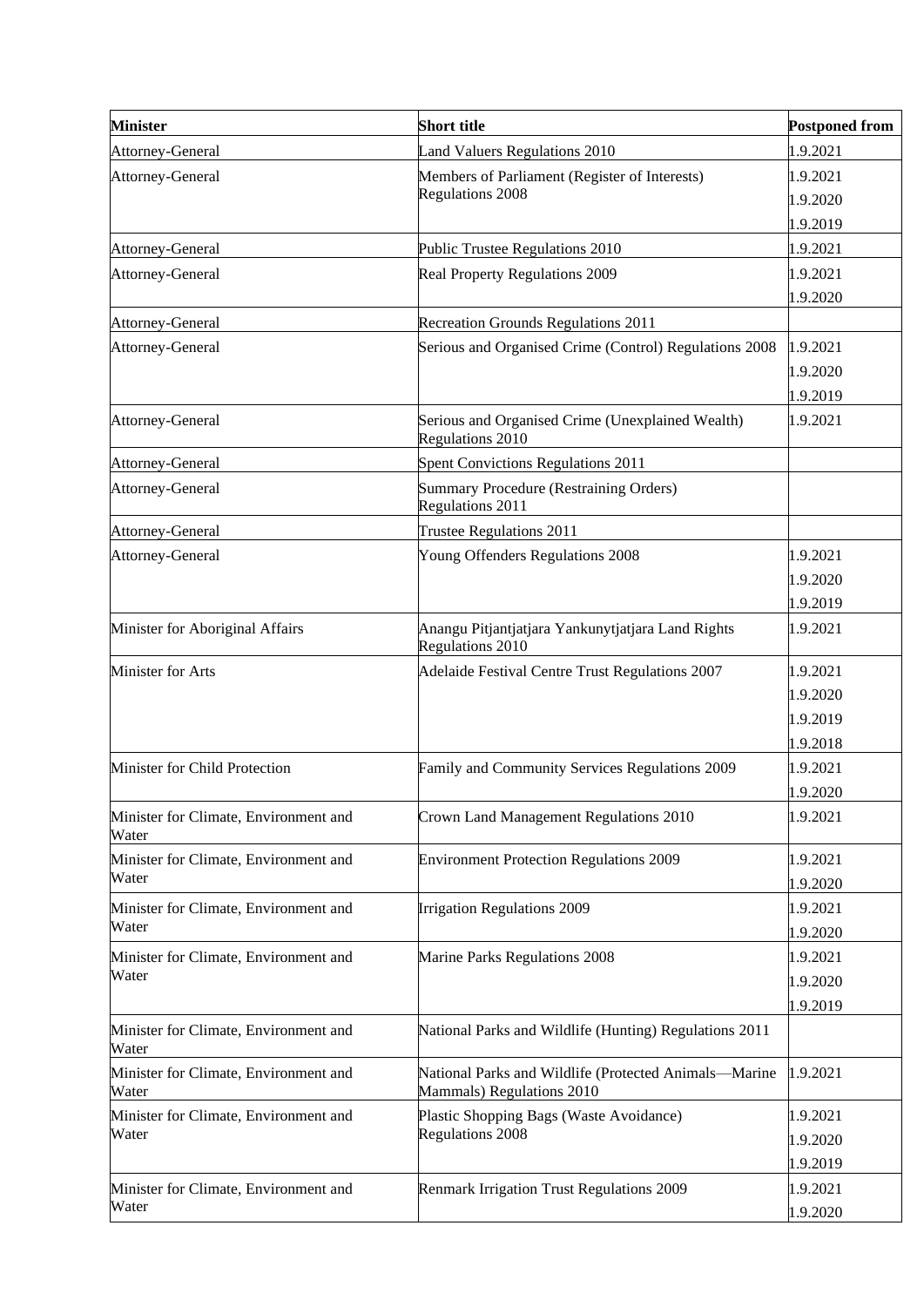| <b>Minister</b>                             | <b>Short title</b>                                                                      | <b>Postponed from</b> |
|---------------------------------------------|-----------------------------------------------------------------------------------------|-----------------------|
| Minister for Consumer and Business Affairs  | Associations Incorporation Regulations 2008                                             | 1.9.2021              |
|                                             |                                                                                         | 1.9.2020              |
|                                             |                                                                                         | 1.9.2019              |
| Minister for Consumer and Business Affairs  | Births, Deaths and Marriages Registration<br><b>Regulations 2011</b>                    |                       |
| Minister for Consumer and Business Affairs  | Building and Construction Industry Security of Payment<br>Regulations 2011              |                       |
| Minister for Consumer and Business Affairs  | <b>Building Work Contractors Regulations 2011</b>                                       |                       |
| Minister for Consumer and Business Affairs  | Community Titles Regulations 2011                                                       |                       |
| Minister for Consumer and Business Affairs  | Conveyancers Regulations 2010                                                           | 1.9.2021              |
| Minister for Consumer and Business Affairs  | Fair Trading (Health and Fitness Industry Code)                                         | 1.9.2021              |
|                                             | Regulations 2007                                                                        | 1.9.2020              |
|                                             |                                                                                         | 1.9.2019              |
|                                             |                                                                                         | 1.9.2018              |
| Minister for Consumer and Business Affairs  | Fair Trading (Pre-paid Funerals Industry Code)<br>Regulations 2011                      |                       |
| Minister for Consumer and Business Affairs  | Fair Trading Regulations 2010                                                           | 1.9.2021              |
| Minister for Consumer and Business Affairs  | Land Agents Regulations 2010                                                            | 1.9.2021              |
| Minister for Consumer and Business Affairs  | Land and Business (Sale and Conveyancing)<br>Regulations 2010                           | 1.9.2021              |
| Minister for Consumer and Business Affairs  | Plumbers, Gas Fitters and Electricians Regulations 2010                                 | 1.9.2021              |
| Minister for Consumer and Business Affairs  | <b>Residential Parks Regulations 2007</b>                                               | 1.9.2021              |
|                                             |                                                                                         | 1.9.2020              |
|                                             |                                                                                         | 1.9.2019              |
|                                             |                                                                                         | 1.9.2018              |
| Minister for Consumer and Business Affairs  | <b>Residential Tenancies Regulations 2010</b>                                           | 1.9.2021              |
| Minister for Consumer and Business Affairs  | Second-hand Vehicle Dealers Regulations 2010                                            | 1.9.2021              |
| Minister for Consumer and Business Affairs  | Security and Investigation Industry Regulations 2011                                    |                       |
| Minister for Education, Training and Skills | Education and Early Childhood Services (Registration and<br>Standards) Regulations 2011 |                       |
| Minister for Education, Training and Skills | History Trust of South Australia Regulations 2010                                       | 1.9.2021              |
| Minister for Education, Training and Skills | SACE Board of South Australia Regulations 2008                                          | 1.9.2021              |
|                                             |                                                                                         | 1.9.2020              |
|                                             |                                                                                         | 1.9.2019              |
| Minister for Health and Wellbeing           | Assisted Reproductive Treatment Regulations 2010                                        | 1.9.2021              |
| Minister for Health and Wellbeing           | Controlled Substances (Poisons) Regulations 2011                                        |                       |
| Minister for Health and Wellbeing           | <b>Health Care Regulations 2008</b>                                                     | 1.9.2021              |
|                                             |                                                                                         | 1.9.2020              |
|                                             |                                                                                         | 1.9.2019              |
| Minister for Health and Wellbeing           | Health Practitioner Regulation National Law<br>(South Australia) Regulations 2010       | 1.9.2021              |
| Minister for Health and Wellbeing           | Health Services Charitable Gifts Regulations 2011                                       |                       |
| Minister for Health and Wellbeing           | Mental Health Regulations 2010                                                          | 1.9.2021              |
| Minister for Human Services                 | South Australian Housing Trust Regulations 2010                                         | 1.9.2021              |
| Minister for Human Services                 | Supported Residential Facilities Regulations 2009                                       | 1.9.2021              |
|                                             |                                                                                         | 1.9.2020              |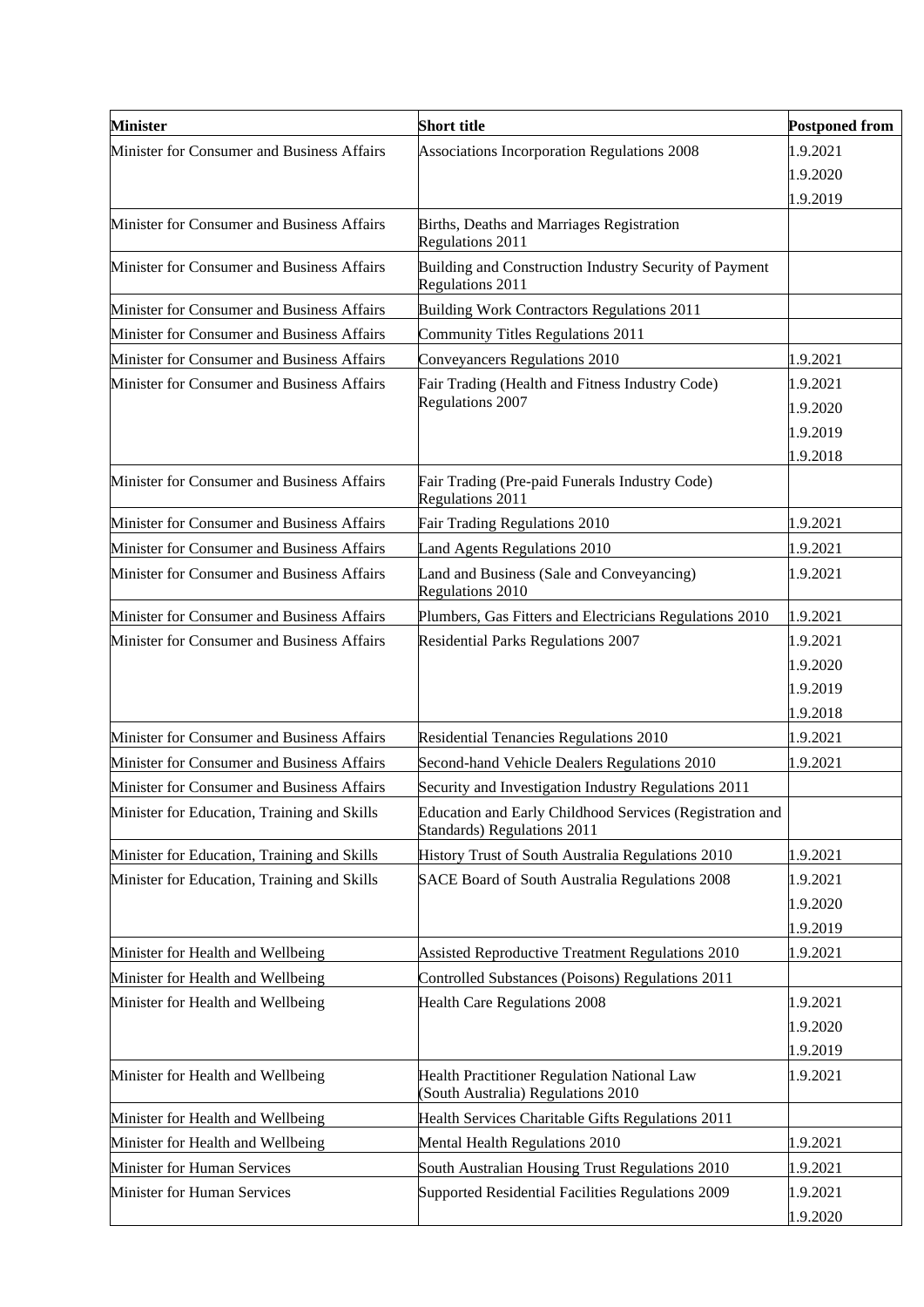| <b>Minister</b>                                                      | <b>Short title</b>                                                               | <b>Postponed from</b> |
|----------------------------------------------------------------------|----------------------------------------------------------------------------------|-----------------------|
| Minister for Industrial Relations and Public<br>Sector               | Daylight Saving Regulations 2009                                                 | 1.9.2021<br>1.9.2020  |
| Minister for Industrial Relations and Public<br>Sector               | <b>Employment Agents Registration Regulations 2010</b>                           | 1.9.2021              |
| Minister for Industrial Relations and Public                         | Fair Work (Clothing Outworker Code of Practice)                                  | 1.9.2021              |
| Sector                                                               | Regulations 2007                                                                 | 1.9.2020              |
|                                                                      |                                                                                  | 1.9.2019              |
|                                                                      |                                                                                  | 1.9.2018              |
| Minister for Industrial Relations and Public<br>Sector               | Fair Work (General) Regulations 2009                                             | 1.9.2021              |
|                                                                      |                                                                                  | 1.9.2020              |
| Minister for Industrial Relations and Public<br>Sector               | Fair Work (Representation) Regulations 2009                                      | 1.9.2021              |
|                                                                      |                                                                                  | 1.9.2020              |
| Minister for Industrial Relations and Public<br>Sector               | Public Sector (Honesty and Accountability)<br>Regulations 2010                   | 1.9.2021              |
| Minister for Industrial Relations and Public<br>Sector               | Public Sector Regulations 2010                                                   | 1.9.2021              |
| Minister for Infrastructure and Transport                            | Harbors and Navigation (Alcohol and Drug Testing)                                | 1.9.2021              |
|                                                                      | <b>Regulations 2009</b>                                                          | 1.9.2020              |
| Minister for Infrastructure and Transport                            | Harbors and Navigation Regulations 2009                                          | 1.9.2021              |
|                                                                      |                                                                                  | 1.9.2020              |
| Minister for Infrastructure and Transport                            | Motor Vehicles Regulations 2010                                                  | 1.9.2021              |
| Minister for Infrastructure and Transport                            | Passenger Transport Regulations 2009                                             | 1.9.2021              |
|                                                                      |                                                                                  | 1.9.2020              |
| Minister for Local Government                                        | Local Government (Elections) Regulations 2010                                    | 1.9.2021              |
| Minister for Local Government                                        | Local Government (Financial Management)<br>Regulations 2011                      |                       |
| Minister for Local Government                                        | Local Government (Members Allowances and Benefits)<br>Regulations 2010           | 1.9.2021              |
| Minister for Local Government                                        | Outback Communities (Administration and Management) 1.9.2021<br>Regulations 2010 |                       |
| Minister for Planning                                                | Architectural Practice (Election) Regulations 2010                               | 1.9.2021              |
| Minister for Planning                                                | Architectural Practice (General) Regulations 2010                                | 1.9.2021              |
| Minister for Planning                                                | City of Adelaide (Elections and Polls) Regulations 2010                          | 1.9.2021              |
| Minister for Planning                                                | City of Adelaide (Members Allowances and Benefits)<br>Regulations 2010           | 1.9.2021              |
| Minister for Police, Emergency Services<br>and Correctional Services | Hydroponics Industry Control Regulations 2010                                    | 1.9.2021              |
| Minister for Police, Emergency Services                              | Protective Security Regulations 2008                                             | 1.9.2021              |
| and Correctional Services                                            |                                                                                  | 1.9.2020              |
|                                                                      |                                                                                  | 1.9.2019              |
| Minister for Primary Industries and                                  | Fisheries Management (Lakes and Coorong Fishery)                                 | 1.9.2021              |
| <b>Regional Development</b>                                          | <b>Regulations 2009</b>                                                          | 1.9.2020              |
| Minister for Primary Industries and                                  | Plant Health Regulations 2009                                                    | 1.9.2021              |
| Regional Development                                                 |                                                                                  | 1.9.2020              |
| Minister for Primary Industries and<br>Regional Development          | Primary Produce (Food Safety Schemes) (Plant Products)<br>Regulations 2010       | 1.9.2021              |
| Minister for Small and Family Business                               | Retail and Commercial Leases Regulations 2010                                    | 1.9.2021              |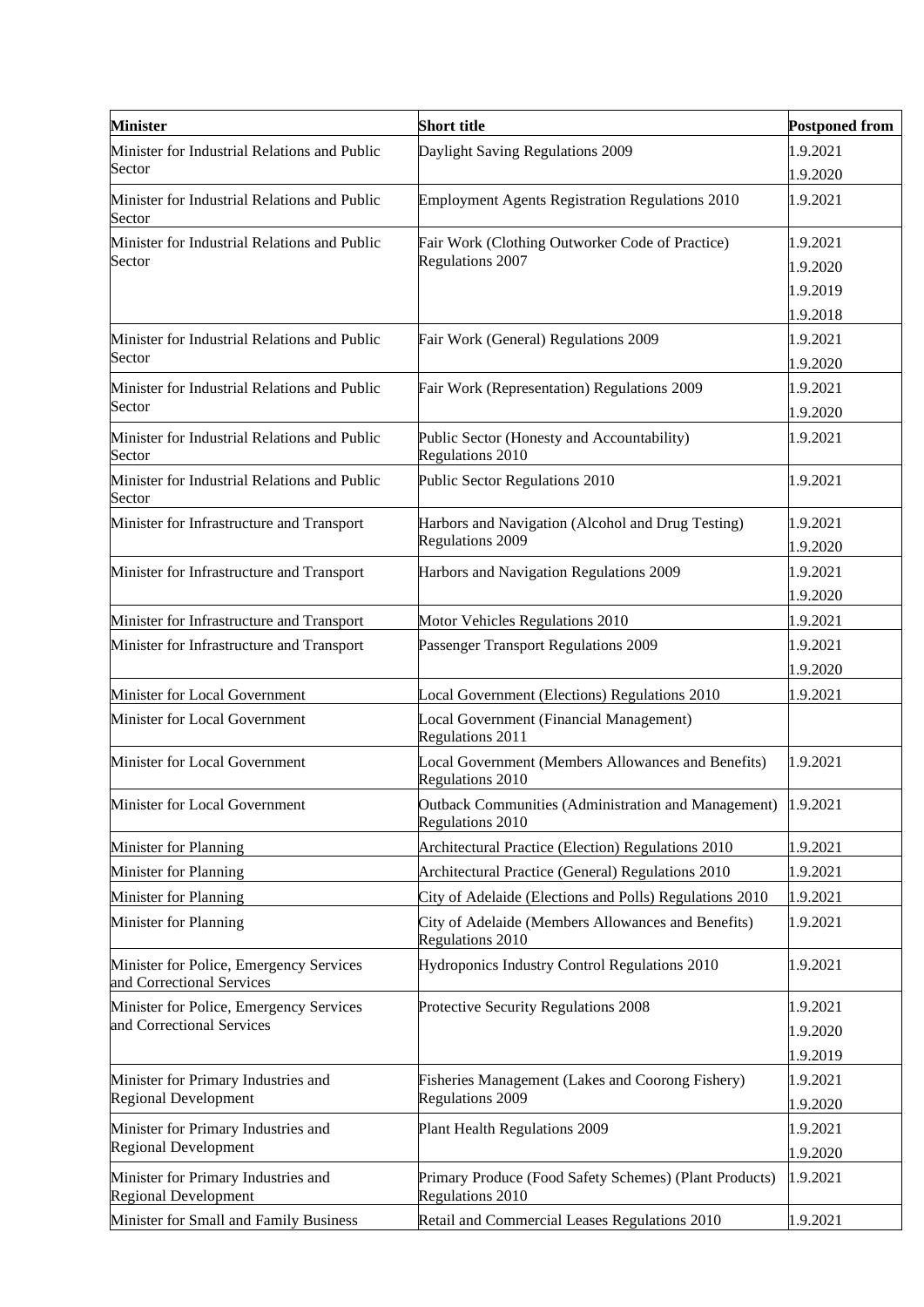| <b>Minister</b> | Short title                                                                               | <b>Postponed from</b> |
|-----------------|-------------------------------------------------------------------------------------------|-----------------------|
| Premier         | <b>Emergency Management Regulations 2009</b>                                              | 1.9.2021              |
|                 |                                                                                           | 1.9.2020              |
| Treasurer       | Dangerous Substances (Dangerous Goods Transport)                                          | 1.9.2021              |
|                 | <b>Regulations 2008</b>                                                                   | 1.9.2020              |
|                 |                                                                                           | 1.9.2019              |
| Treasurer       | <b>Explosives Regulations 2011</b>                                                        |                       |
| Treasurer       | Land Tax Regulations 2010                                                                 | 1.9.2021              |
| Treasurer       | Petroleum Products Regulations 2008                                                       | 1.9.2021              |
|                 |                                                                                           | 1.9.2020              |
|                 |                                                                                           | 1.9.2019              |
| Treasurer       | Public Corporations (Distribution Lessor Corporation)<br>Regulations 2010                 | 1.9.2021              |
| Treasurer       | Public Corporations (General) Regulations 2008                                            | 1.9.2021              |
|                 |                                                                                           | 1.9.2020              |
|                 |                                                                                           | 1.9.2019              |
| Treasurer       | Public Corporations (Generation Lessor Corporation)<br>Regulations 2010                   | 1.9.2021              |
| Treasurer       | Public Corporations (StudyAdelaide) Regulations 2011                                      |                       |
| Treasurer       | Public Corporations (Transmission Lessor Corporation)<br>Regulations 2010                 | 1.9.2021              |
| Treasurer       | Superannuation Funds Management Corporation of South<br><b>Australia Regulations 2010</b> | 1.9.2021              |